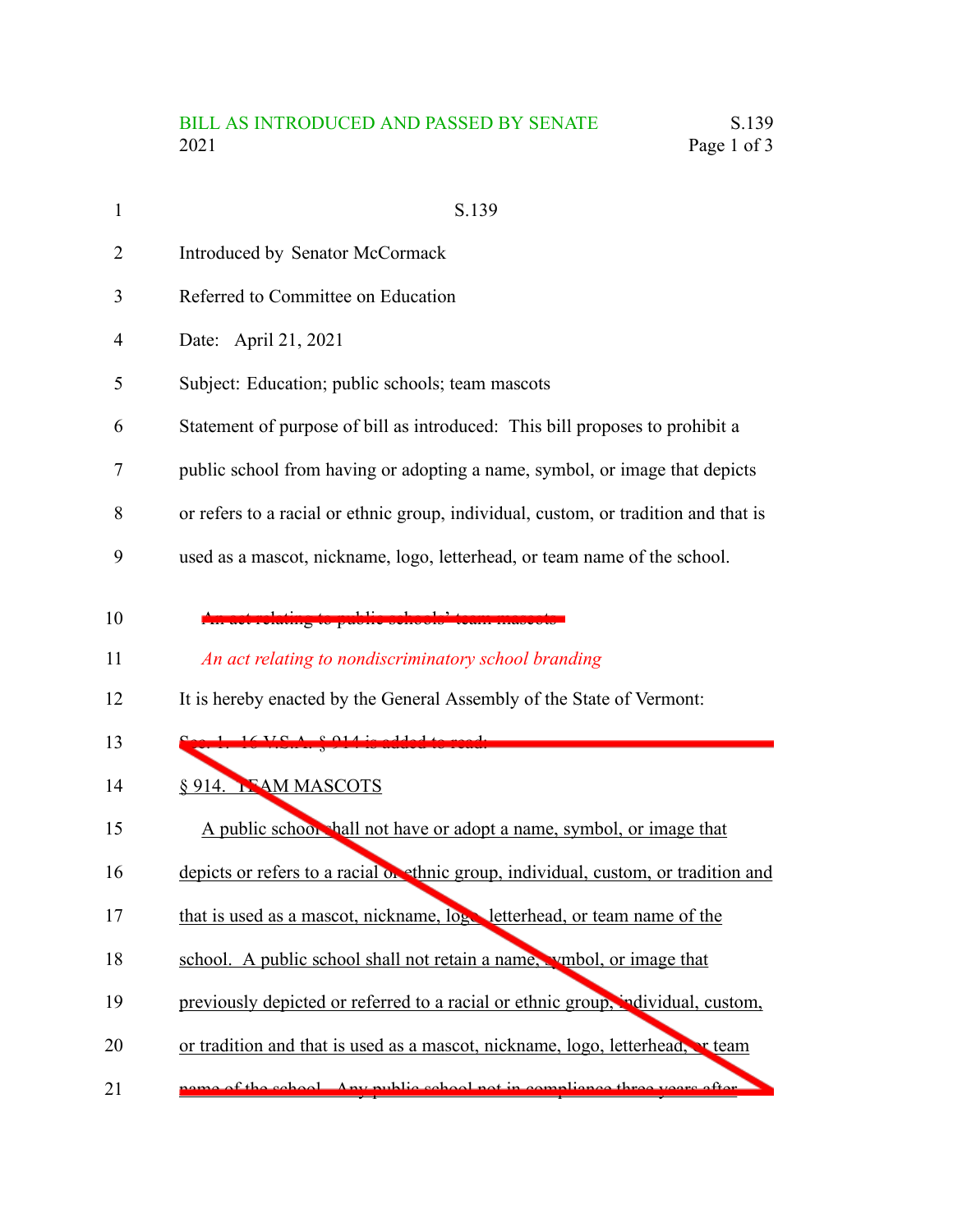| $f(1) = 1.111 + 1.111 + 1.111 + 1.111 + 1.111$<br>mong note to complete me |
|----------------------------------------------------------------------------|
| Association-sanction de avents.                                            |
| Sec. 2. EFFECTIVE DATE                                                     |
| $TL_{\text{total}}$ and $TL_{\text{total}}$ and $TC_{\text{total}}$        |

## *Sec. 1. LEGISLATIVE INTENT*

*It is the intent of the General Assembly to ensure that all Vermont schools provide positive and inclusive learning environments for all students by eliminating the use of discriminatory school branding, which undermines the educational experiences of members of all communities and perpetuates negative stereotypes. All Vermont students should feel safe and welcome while enrolled in a Vermont school.*

*Sec. 2. 16 V.S.A. § 568 is added to read:*

*§ 568. SCHOOL BRANDING*

*(a) Definitions. As used in this section:*

*(1) "School" means a public school or an independent school approved under section 166 of this title.*

*(2) "School board" means the board of directors or other governing body of an educational institution when referring to an independent school.*

*(3) "School branding" means any name, symbol, or image used by a school as a mascot, nickname, logo, letterhead, team name, slogan, motto, or other identifier.*

*(b) Model policy.*

*(1) The Secretary of Education, in consultation with stakeholder groups including the Vermont School Boards Association, shall develop and, from time to time, update a model nondiscriminatory school branding policy. The policy shall prohibit school branding that directly or indirectly references or stereotypes the likeness, features, symbols, traditions, or other characteristics that are specific to either:*

*(A) the race, creed, color, national origin, sexual orientation, or gender identity of any person or group of persons; or*

*(B) any person, group of persons, or organization associated with the repression of others.*